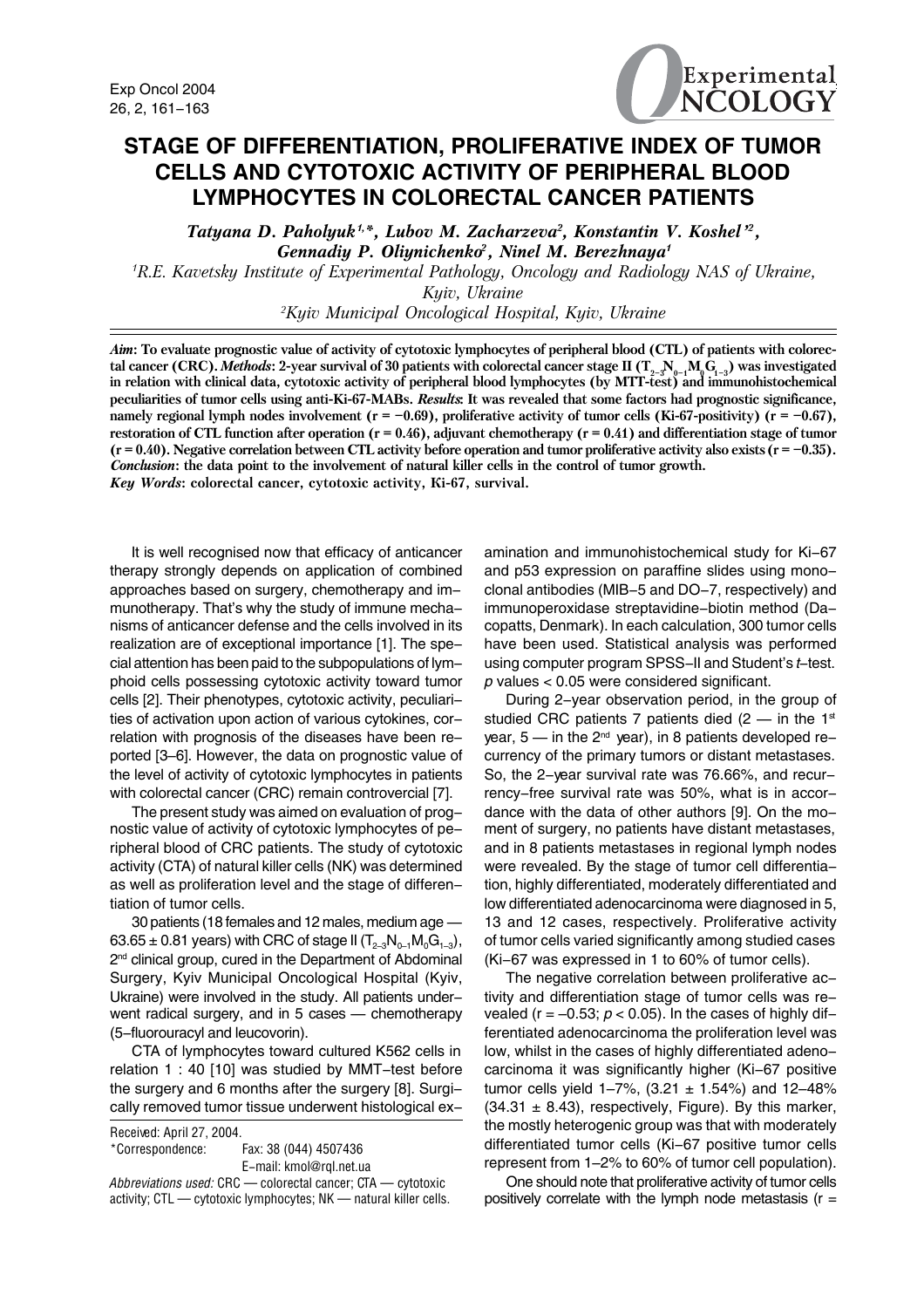

**Figure.** Immunohistochemical staining of low differentiated adenocarcinoma of stage III (*a*) and highly differentiated adenocarcinoma of stage I (*b*) using anti-Ki-67-MABs. Immunopexidase ABC-method, x 320

0.76, *p* < 0.001) and negatively correlate with relative content of lymphocytes ( $r = -0.45$ ;  $p < 0.05$ ). At the same time, we have shown that such parameters as the presense of regional lymph node metastasis (r = –0.69; *p* < 0.001), proliferative activity ( $r = -0.67$ ;  $p < 0.001$ ) and differentiation stage of tumor cells ( $r = -0.40$ ;  $p < 0.05$ ) may serve as significant prognostic factors for recurrency-free survival (Table 1). Other indexes (age and sex of patients; hemogramma's indexes (anaemia syndrom, leukocytosis, thrombocyte's content, relative and absolute lymphocytosis); cell and humoral immunity indexes (subpopulational lymphocyte content, plasma content of immunoglobulins IgG, IgM, IgA or immune complexes)) have no prognostic significance. The level of p53 expression in tumor cells has no significancy for prognosis, too (Table 2).

The study of CTA of peripheral blood lymphocytes has revealed the significant decrease of that index in CRC patients before surgery in comparison with healthy donors (46.35 ± 2.43 vs 77.9 ± 2.49, *p* < 0.05) and its negative correlation with tumor cell proliferation  $(r = -0.35; p < 0.05)$ . However, CTA has no prognostic significance in pre-surgical period.

In contrary, the restoration of the level of CTA of EK during post-surgical period positively correlated with recurrency-free survival (r = 0.46; *p* < 0.01) (Table 2). For example, in all CRC patients that died during the  $2^{nd}$  year

Table 1. Prognostic factors for CRC patients in corellation with recurrencyfree survival

| Index                                 | Corellation coefficient, r | D<    |
|---------------------------------------|----------------------------|-------|
| Presence of regional node metastases  | $-0.69884$                 | 0.001 |
| Proliferation activity of tumor cells | $-0.67344$                 | 0.001 |
| Restored function of NK after surgery | 0.46833                    | 0.01  |
| Performed chemotherapy after surgery  | 0.406747                   | 0.05  |
| Tumor differentiation stage           | $-0.40171$                 | 0.05  |
|                                       |                            |       |

Table 2. Cytotoxic activity of NK cells, stage of differentiation and proliferation rate of tumor cells from CRC patients

| Patients     | mor diffe-<br>rentiation |    | Stage of tu- Cytotoxic activity of NK p53 and Ki-67 expres-<br>cells,% |                     | sion in tumor cells<br>(% of positively<br>stained cells) |             |             |
|--------------|--------------------------|----|------------------------------------------------------------------------|---------------------|-----------------------------------------------------------|-------------|-------------|
|              | Gı                       | G⊪ | Gım                                                                    | Bef or e<br>surgery | 6 monthes<br>after sur-                                   | p53         | Ki-67       |
|              |                          |    |                                                                        |                     | gery                                                      |             |             |
| Died         | 0                        |    | 2                                                                      | $49.36 \pm$         | $46.30 \pm$                                               | $31.5 \pm$  | $52.14 \pm$ |
| $(n = 5)$    |                          |    |                                                                        | 3.96                | 5.16                                                      | 12.44       | 4.08        |
| Recurrency   | 0                        | 5  | 3                                                                      | $50.66 \pm$         | $52.87 +$                                                 | $55.67 +$   | $15.33 \pm$ |
| $(n = 8)$    |                          |    |                                                                        | 4.35                | 3.93                                                      | 17.07       | 2.07        |
| Recurrency   | 5                        | 5  | 5                                                                      | $42.26 \pm$         | $58.44 \pm$                                               | $47.15 \pm$ | $10.16 \pm$ |
| free (n =15) |                          |    |                                                                        | 4.85                | 2.38                                                      | 10.88       | 622         |

of observation, CTA level of peripheral blood lymphocytes altered in the range of  $1.29 \pm 0.57$  ( $p > 0.05$ ) in 6 moths after the surgery in comparison with that in presurgical period; in CRC patients with recurrency — remained unaltered or increased non-significantly (by  $13.10 \pm 6.25$ ,  $p > 0.05$ ); in CRC patients with 2-year recurrency-free survival — significantly increased in comparison with the group of patients with recurrency  $(p < 0.05)$  (by 38.18  $\pm$  16.91%). One should note that post-surgical chemotherapy positively correlated with recurrency–free survival, too  $(r = 0.40; p < 0.05)$ .

The data of other authors show that the CTA level of EK may serve as a criterium for application of immunotherapy for CRC patients after surgery [7] and an important factor influencing recurrency-free survival of patients after combined therapy [11]. Presently, the stimulation of activity of EK and other subpopulations of cytotoxic cells either by non-specific immunostimulators or vaccines directed on stimulation of antitumor immunity is considered as a perspective approach in the therapy of CRC patients [11–16].

In conclusion, our data have demonstrated that alteration of CTA of EK cells toward K562 cells may be used for evaluation of prognosis of CRC patients undergoing combined therapy. If CTA indexes remain unaltered and tumor cells possess high proliferation rate, the prognosis of CRC is unfavorable. Restoration of CTA value in postsurgical period and low proliferation rate of tumor cells correlate with good prognosis of the disease.

## **REFERENCES**

1. **Berezhnaya NM, Chekhun VF.** Immunity system and cancer: achievements and misfortune. Oncologiya 2003; **5**: 84–8 (In Russian).

2. **Herberman RB.** Cancer immunotherapy with natural killer cells. Semin Oncol 2002; **29**: 27–30.

3. **Diederichsen AC, Stenholm AC, Kronborg O, Fenger C, Jensenius JC, Zeuthen J, Christensen PB, Kristensen T, Ostenhom AC.** Flow cytometric investigation of immune-response-related surface molecules on human colorectal cancers. Int J Cancer 1998; **79**: 283–7.

4. **Maeda Y, Ito M, Harashima N, Nakatsura T, Hida N, Imai N, Sato Y, Shichijo S, Todo S, Itoh K.** Cleavage and